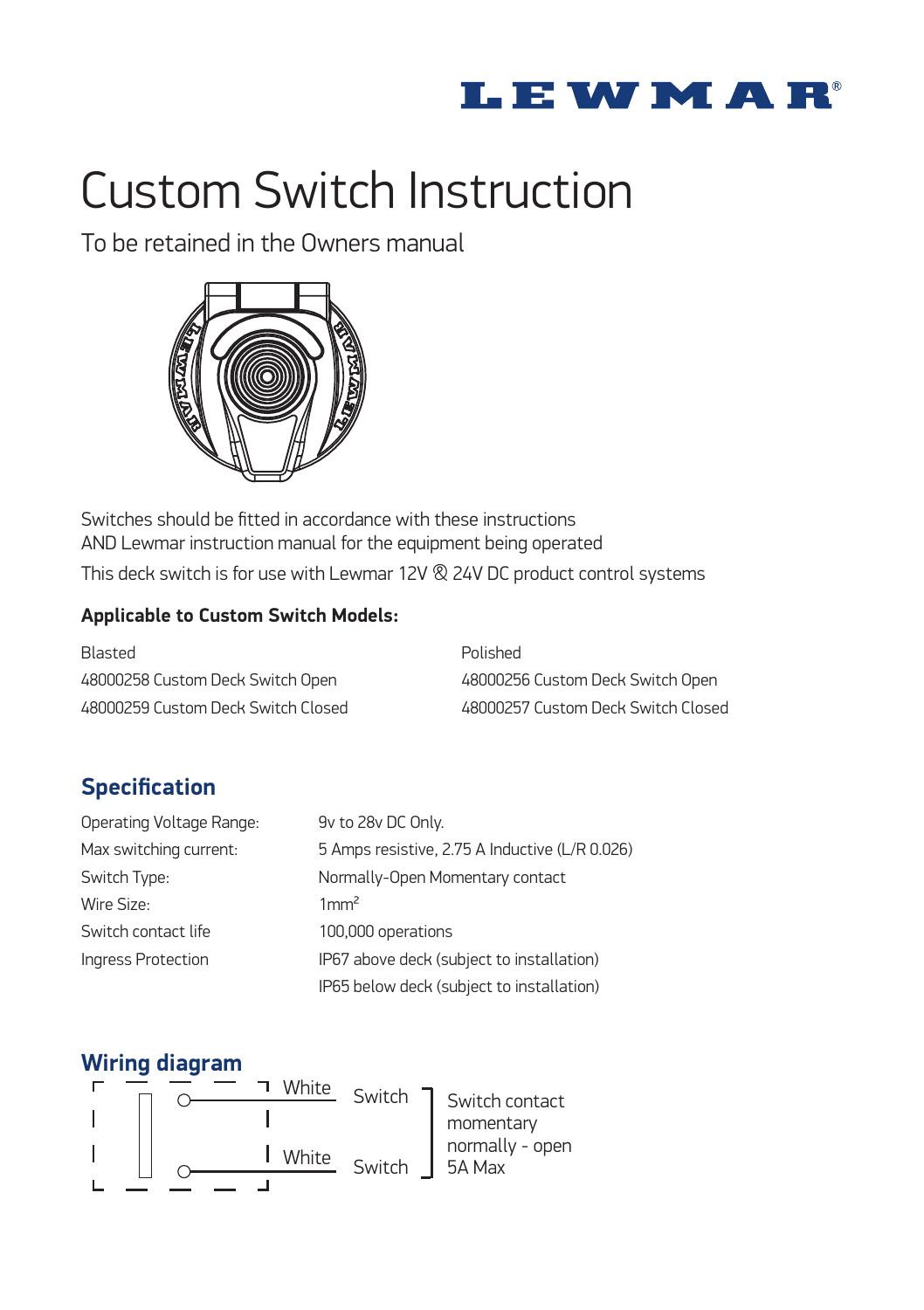## **Installation**

WARNING! ⚠All electrical equipment work must be carried out by a qualified electrician All electrical power must be isolated before work is carried out

- Disconnect Power
- Switches must be fittedto a flat surface ±1mm
- Use supplied mounting template/information below drill a 28mm (1") dia central hole through deck
- Locate switch  $\otimes$  mark fixing points then drill holes suitable for chosen fixings screw or bolt heads must be countersunk to match hole form in switch to be flush.
- Use a sealing compound suitable to mate switch and deck surfaces to maintain IP67 and compound must be suitable to survive in environment.
- Use an even force on all 3 fixings, do not over-tighten.
- Make electrical connections as per product manual
- Follow relevant standards and guidelines for electrical installations; use ISO 10133 as minimum requirement.
- See Inspection  $\otimes$  Maintenance instructions before use.

#### **Notes:**

- Switch is for use in DC voltage systems only
- If installed in vessel containing AC circuits follow ISO 10133 for correct wiring installation
- Switch is not intended for use in ignition protected areas
- It is the responsibility of installer to maintain IP67 sealing through deck upon installtion.

## **Operation**

- Operation of switch must be in accordance with instructions and warnings from product manual
- Deck switches are designed to be used in conjunction with Lewmar equipment only.
- Deck switches should only be operated with fingers, bare feet or soft soled shoes. Switch may be finger operated through lid on open access version Lift lid to operate switch by foot, close lid after use Do not use hard soled shoes or sharp objects to operate switch
- Switches should be left with the lid closed to minimise environmental degradation and the potential for accidental operation or impact damage.
- Powered deck equipment should always be isolated when not in use to prevent accidental start up.
- The instructions for the equipment being operated should always be read and followed.
- Power washers should not be used on or near any switch.
- It is acknowledged that deck switches will need to be washed down as part of a deck cleaning process. However, direct flow from a non pressure hose should not be aimed at the switch.
- The deck switch itself should only be cleaned with a mild soap and washed off immediately with a light application of fresh water.
- The following (non exhaustive) list of substances should not be applied, or used on or near any deck switch. Products include but are not limited to:-
- Chemicals
- Deck cleaners
- Petroleum based fluids/cleaners
- Deck polish
- Deck brightener
- Varnish/lacquers/paints
- Oil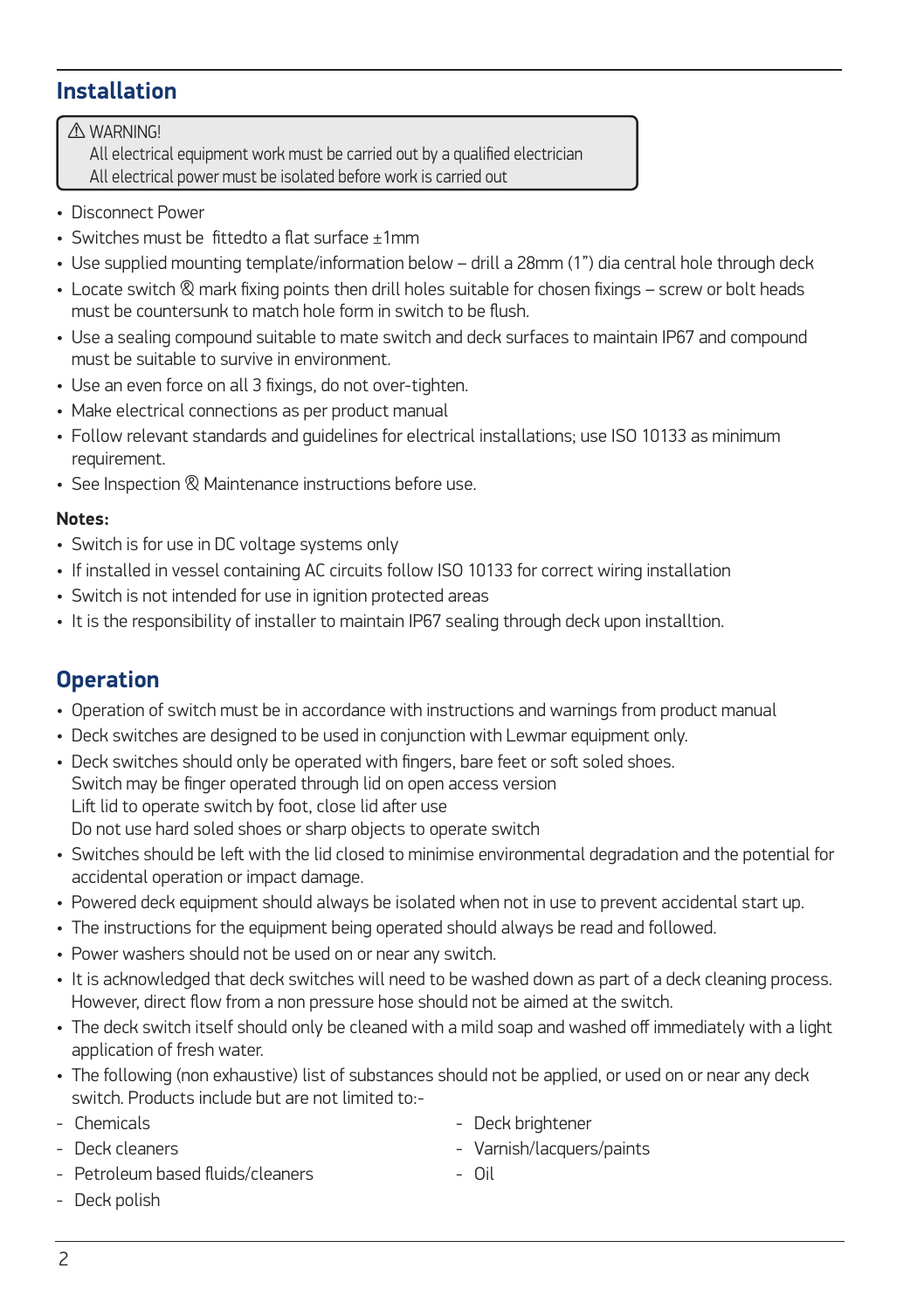## **I.E WMAR**

## **Warnings and Good Practice**

Electric deck switches operate in a hostile environment and are subject to salt water, extremes of temperature, direct sunlight and UV effect. They are also susceptible to wear and tear following repeated use and can in some instances suffer accidental damage during boat operations. It is therefore recommended that regular visual and functional inspection of the switch, the circuitry and the equipment being controlled is carried out by a competent qualified person on a regular basis.

If any defects are noted on the switch (see point 2.0 below), replacement is mandatory so as to avoid the possibility of a malfunction. It is further recommended that an item of this nature is not intended to remain in service forever. The lifespan will depend upon the weather and UV conditions to which the switch is exposed as well as the amount of use. Therefore, a service lifespan of 3 to 5 years from date of purchase can be expected, after which time it should be replaced. Shorter lifespans could be experienced and the following inspection recommendations are therefore important in ensuring continuing safe operation.

#### **Inspection**

- 1.0 The deck switch and the system it controls should be fully tested in a 'No Load' condition prior to full functional operation as per it's design purpose, before every trip, activity or task. Only after the skipper has satisfied themselves of the safe and functional operations should the equipment be used.
- 2.0 The deck switch should be inspected pre-departure or use paying particular attention to the following:
	- 2.1 Ensure there is no visible damage to the switch
	- 2.2 Ensure there is no noticeable wear to the switch, housing, button or fixings
	- 2.3 Ensure the rubber membrane over the switch is not sticky or has any deposits or residue from cleaning fluids or other prohibited materials
	- 2.4 Ensure the rubber membrane over the switch does not show any signs of cracks, splits or signs of degradation.
	- 2.5 The main switch housing should not have any visible chips or cracks
	- 2.6 The switch should have a smooth positive feel with a distinct click that can be felt at the point of operation
	- 2.7 There should be no signs of water ingress on any part of the switch assembly
	- 2.8 Ensure that the fixings screws and seal to the deck bulkhead or coach roof are secure, and remain effective in both securing the switch and preventing water ingress
	- 2.9 The switch should not feel spongy and should not make a squelch or bubbling noise due to water ingress when depressed and operated

#### **Maintenance**

If any of the points highlighted in 2.0 through to 2.9 are detected during inspection, the deck switches should not be used and should be replaced.

- 3.0 On an annual basis the deck switch should be removed by a qualified electrical technician to carry out the following:
	- 3.1 All the checks detailed in 2.0 2.9 above
	- 3.2 Inspect the underside of the deck switch for signs of corrosion, damage or water ingress
	- 3.3 Inspect the wiring for signs of loose connections or corrosion